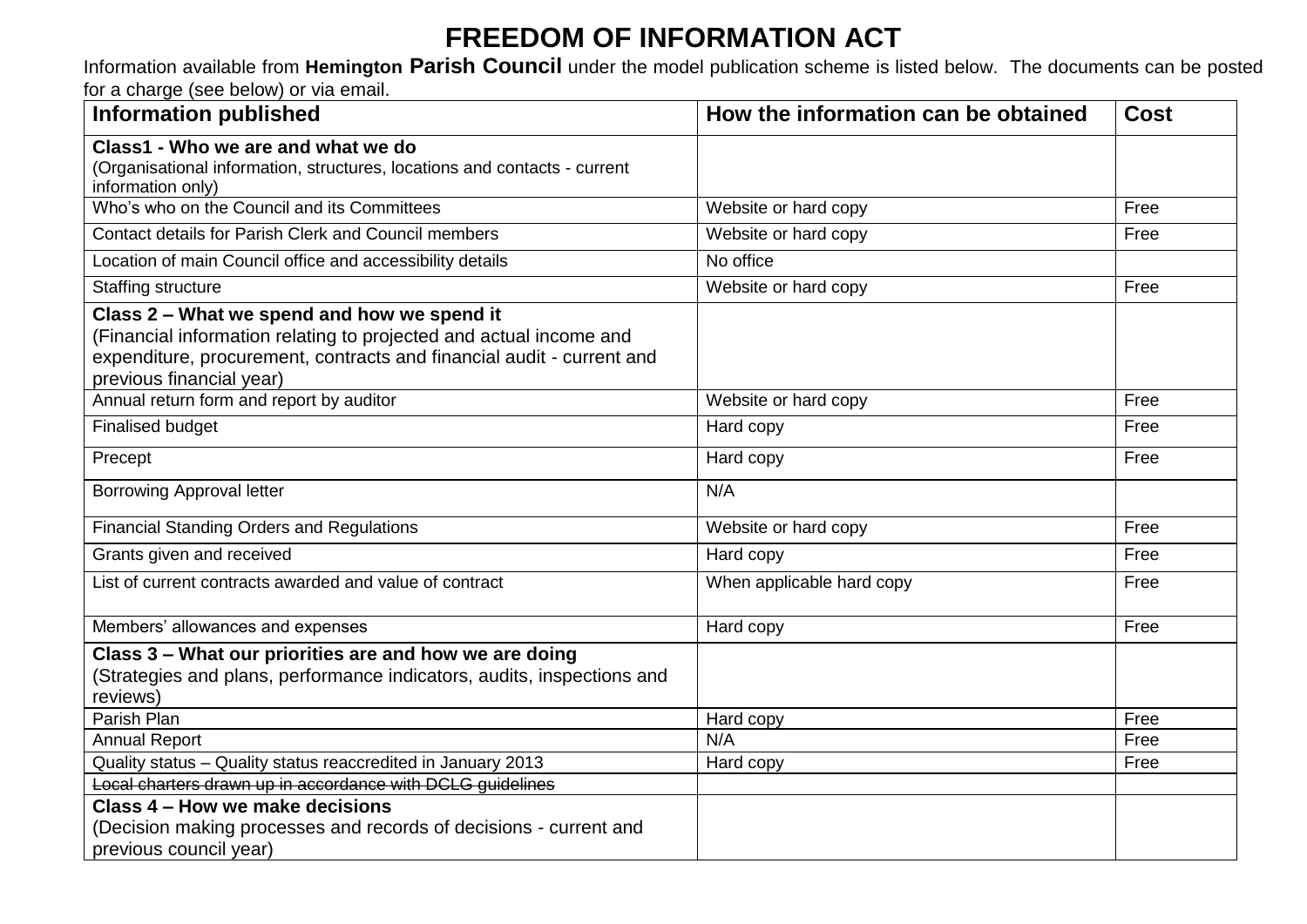| Timetable of meetings (Council, any committee/sub-committee meetings and                                                         | Hard copy and website                                                 | Free |
|----------------------------------------------------------------------------------------------------------------------------------|-----------------------------------------------------------------------|------|
| parish meetings)                                                                                                                 |                                                                       |      |
| Agendas of meetings (as above)                                                                                                   | Displayed prior to meetings on 2 council<br>noticeboards in Faulkland | Free |
| Minutes of meetings (as above) $-$ nb this will exclude information that is                                                      | Hard copy or website                                                  | Free |
| properly regarded as private to the meeting.                                                                                     |                                                                       | Free |
| Reports presented to council meetings - nb this will exclude information that is<br>properly regarded as private to the meeting. | Hard copy                                                             |      |
| Responses to consultation papers                                                                                                 | Hard copy                                                             | Free |
| Bye-laws                                                                                                                         |                                                                       |      |
| Responses to planning applications                                                                                               | Mendip DC website and/ or hard copy                                   | Free |
| Class 5 - Our policies and procedures                                                                                            |                                                                       |      |
| (Current written protocols, policies and procedures for delivering our                                                           |                                                                       |      |
| services and responsibilities - current information only)                                                                        |                                                                       |      |
| Policies and procedures for the conduct of council business:                                                                     |                                                                       |      |
| Procedural standing orders                                                                                                       |                                                                       |      |
| Committee and sub-committee terms of reference                                                                                   | Website or hard copy                                                  | Free |
| Delegated authority in respect of officers                                                                                       |                                                                       |      |
| Code of Conduct                                                                                                                  |                                                                       |      |
| Policy statements                                                                                                                |                                                                       |      |
| Policies and procedures for the provision of services and about the                                                              |                                                                       |      |
| employment of staff:                                                                                                             |                                                                       |      |
| Internal policies relating to the delivery of services                                                                           |                                                                       |      |
| Equality and diversity policy                                                                                                    | Website or hard copy                                                  | Free |
| Health and safety policy                                                                                                         |                                                                       |      |
| Recruitment policies (including current vacancies)                                                                               |                                                                       |      |
| Policies and procedures for handling requests for information                                                                    |                                                                       |      |
| Complaints procedures (including those covering requests for information and                                                     |                                                                       |      |
| operating the publication scheme)                                                                                                |                                                                       |      |
| Information security policy                                                                                                      |                                                                       |      |
| Records management policies (records retention, destruction and archive)                                                         |                                                                       |      |
| Data protection policies                                                                                                         |                                                                       |      |
| Schedule of charges (for the publication of information)                                                                         | Website or hard copy                                                  | Free |